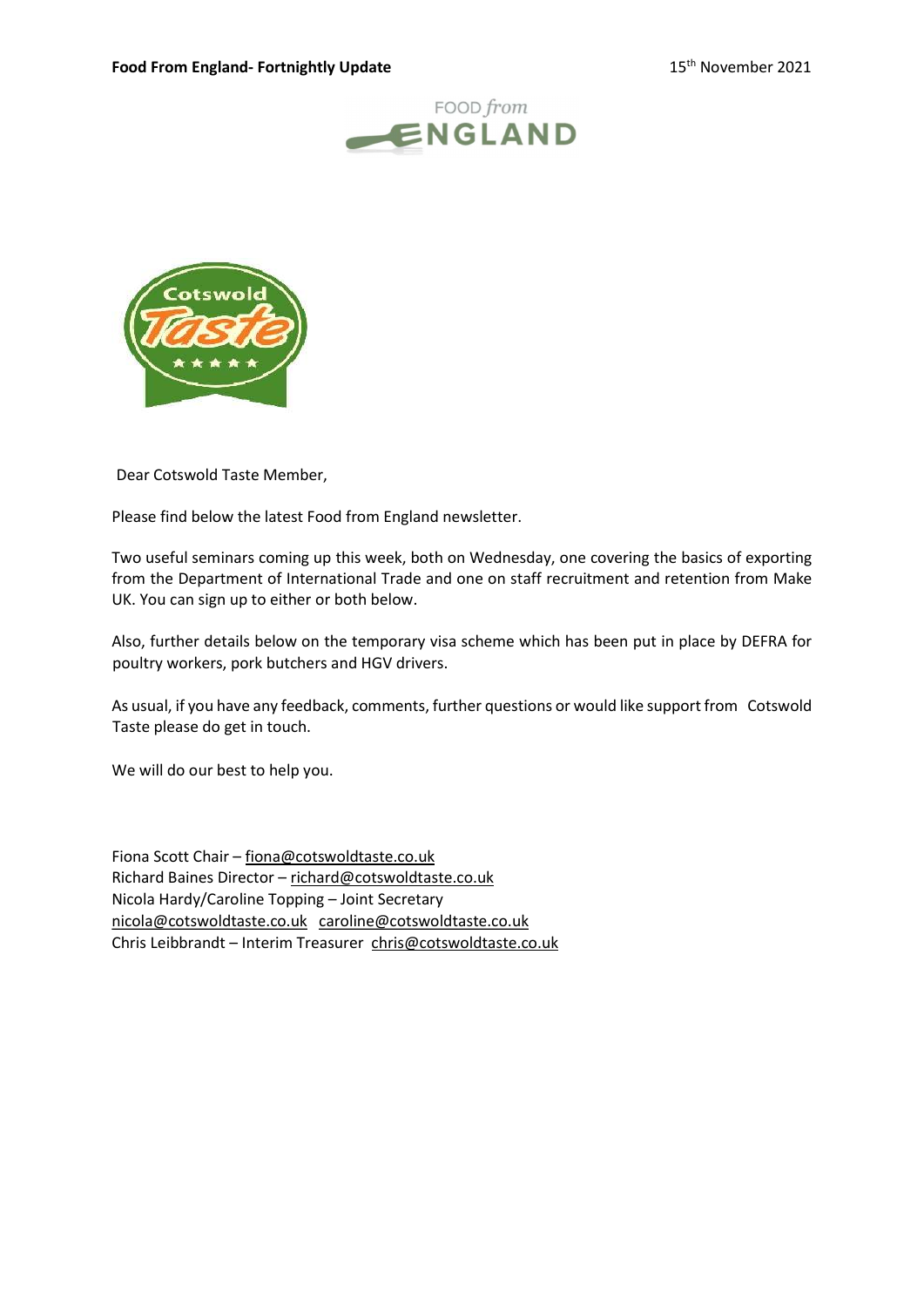

## DEPARTMENT FOR INTERNATIONAL TRADE:

### Understanding the Benefits and Barriers of Export

Whether you are new to exporting, have your first order from an international client or are new to an exporting role this session will have something for you.

Details: Date: 17th November 2021 Time: 09:30 - 11:30 Location: iHub, Infinity Park Way, Infinity Park, Derby, DE24 9FU Cost: Free

## REGISTER HERE.

### MAKE UK:

Make UK - Recruitment & Retention webinar at 10:00 - 11:30 on Wednesday 17th November for best practice sharing and guidance on ensuring your business has the talent it needs.

This online event will provide unique insight into recruitment and retention by looking at the shortterm solutions to successfully navigate the recruitment market, strategically ensure the training and retention of staff and how to train and attract future talent. In addition to hearing best practice from a manufacturer. MAKE UK will provide hints, tips and practical guidance for your business recruitment and retention.

Book your place: Make UK - Recruitment & Retention Registration, Wed 17 Nov 2021 at 10:00 | Eventbrite

## KTN:

# Biodiversity and Food Production: The Future of the British Landscape Wednesday 1 December 2021 | 13:00 - 16:00 GMT

This event is for industry, academia, farmers/growers, government and funders involved in AgriFood. KTN would like to gather a wide range of opinions around biodiversity and food production, a critical topic for the sector. Input from speakers and attendees will inform outputs of the event.

## UPDATES FROM DEFRA: